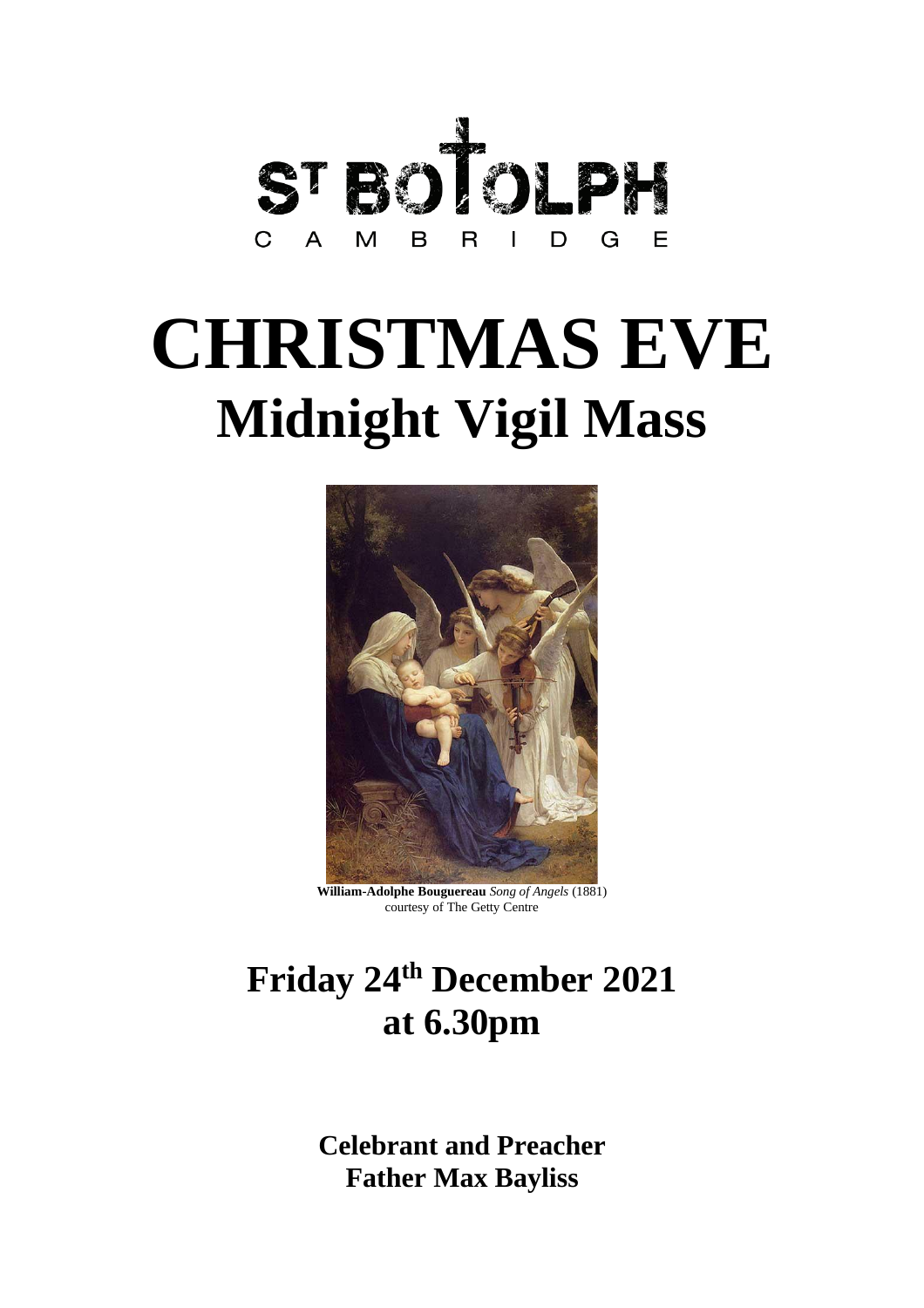# *¶ Please stand*

#### **WELCOME**

#### *THE INTROIT PROPER FOR CHRISTMAS EVE*

ODAY shall ye know that the Lord will come to deliver you: and at sunrise shall ye behold his glory. **PODAY** shall ye know that the Lord will come to deliver you: and at sunrise shall ye behold his glory.<br> *Ps.* The earth is the Lord;'s and all that therein is: the compass of the world, and they that dwell therein. Glory be to the Father, and to the Son and to the Holy Ghost: As it was in the beginning is now and ever shall be: worth without end. Amen. Today shall ye know . . .

#### **Hymn NEH 34** *Once in Royal David's city*

- 1 Once in royal David's city Stood a lowly cattle shed, Where a mother laid her baby In a manger for his bed: Mary was that Mother mild, Jesus Christ her little Child.
- 2 He came down to earth from heaven Who is God and Lord of all, And his shelter was a stable, And his cradle was a stall: With the poor and mean and lowly, Lived on earth our Saviour holy.
- 3 And through all his wondrous childhood Day by day like us he grew, He was little, weak, and helpless, Tears and smiles like us he knew: And he feeleth for our sadness, And he shareth in our gladness.
- 4 And our eyes at last shall see him Through his own redeeming love, For that Child so dear and gentle, Is our Lord in heaven above: And he leads his children on To the place where he is gone.
- 5 Not in that poor lowly stable, With the oxen standing by, We shall we see him: but in heaven, Set at God's right hand on high, Where like stars his children crowned, All in white shall wait around.

# *¶ Please kneel or sit*

# *THE LORD'S PRAYER*

OUR Father, which art in heaven, hallowed be thy name; thy kingdom come; thy will be done; in earth as it is in heaven. Give us this day our daily bread. And forgive us our trespasses, as we forgive earth as it is in heaven. Give us this day our daily bread. And forgive us our trespasses, as we forgive them that trespass against us. And lead us not into temptation; but deliver us from evil. **Amen.**

# *THE COLLECT FOR PURITY*

# LMIGHTY God,

**unto whom all hearts be open, all desires known, and from whom no secrets are hid; Cleanse the**  A **thoughts of our hearts by the inspiration of thy Holy Spirit, that we may perfectly love thee, and worthily magnify thy holy Name; through Christ our Lord. Amen.** 

# *THE SUMMARY OF THE LAW*

UR Lord Jesus Christ said: Hear, O Israel, The Lord our God is one Lord; and thou shalt love the Lord thy God with all thy heart, and with all thy soul, and with all thy mind, and with all thy strength. This is the first commandment. And the second is like, namely this: Thou shalt love thy neighbour as thyself. There is none other commandment greater than these. On these two commandments hang all the Law and the Prophets. O

#### **Lord have mercy upon us and write all these thy laws in out hearts, we beseech thee.**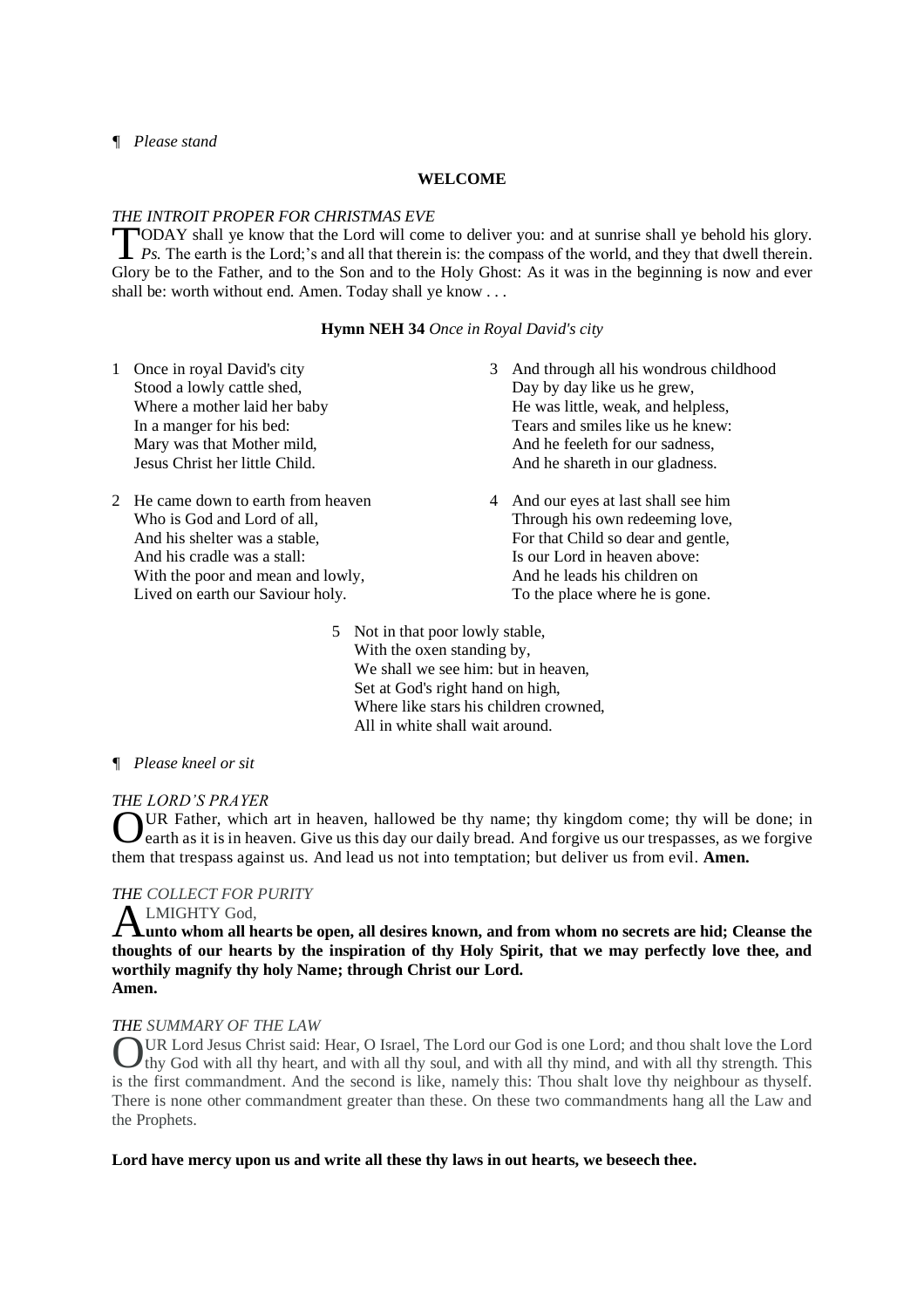Let us pray.

# *THE COLLECT FOR THE SOVEREIGN*

LMIGHTY God, whose kingdom is everlasting, and power infinite: Have mercy upon the whole ALMIGHTY God, whose kingdom is everlasting, and power infinite: Have mercy upon the whole<br>Church; and so rule the heart of thy chosen servant ELIZABETH, our Queen and Governor, that she (knowing whose minister she is) may above all things seek thy honour and glory: and that we, and all her subjects (duly considering whose authority she hath) may faithfully serve, honour, and humbly obey her, in thee, and for thee, according to thy blessed Word and ordinance; through Jesus Christ our Lord, who with thee and the Holy Ghost liveth and reigneth, ever one God, world without end. **Amen.**

# *THE COLLECT OF THE DAY*

LMIGHTY God, who hast given us thy only-begotten Son to take our nature upon him, and as at this ALMIGHTY God, who hast given us thy only-begotten Son to take our nature upon him, and as at this time to be born of a pure Virgin: Grant that we being regenerate, and made thy children by adoption and grace, may daily be renewed by thy Holy Spirit; through the same our Lord Jesus Christ, who liveth and reigneth with thee and the same Spirit, ever one God, world without end. **Amen.**

# *¶ Please sit*

*THE EPISTLE (read by Jack Eastwood)*

# *The Epistle is written in the ninth chapter of the book of the prophet Isaiah, beginning at the second verse.*

HE people that walked in darkness have seen a great light: they that dwell in the land of the shadow of THE people that walked in darkness have seen a great light: they that dwell in the land of the shadow of death, upon them hath the light shined. Thou hast multiplied the nation, and not increased the joy: they joy before thee according to the joy in harvest, and as men rejoice when they divide the spoil. For thou hast broken the yoke of his burden, and the staff of his shoulder, the rod of his oppressor, as in the day of Midian. For every battle of the warrior is with confused noise, and garments rolled in blood; but this shall be with burning and fuel of fire. For unto us a child is born, unto us a son is given: and the government shall be upon his shoulder: and his name shall be called Wonderful, Counsellor, The mighty God, The everlasting Father, The Prince of Peace. Of the increase of his government and peace there shall be no end, upon the throne of David, and upon his kingdom, to order it, and to establish it with judgment and with justice from henceforth even for ever. The zeal of the Lord of hosts will perform this.

# *Here endeth the Epistle.*

*¶ Please stand*

*THE GRADUAL*

# **Gradual Hymn NEH 42** *While shepherds watched their flocks by night*

- 1 While shepherds watched their flocks by night, All seated on the ground, The angel of the Lord came down, And glory shone around.
- 2 'Fear not,' said he (for mighty dread Had seized their troubled mind); 'Glad tidings of great joy I bring To you and all mankind.
- 3 'To you in David's town this day Is born of David's line A Saviour, who is Christ the Lord; And this shall be the sign:
- 4 The heavenly Babe you there shall find To human view displayed, All meanly wrapped in swathing bands, And in a manger laid.'
- 5 Thus spake the seraph; and forthwith Appeared a shining throng Of angels praising God, who thus Addressed their joyful song:
- 6 'All glory be to God on high, And on the earth be peace; Good-will henceforth from heaven to men Begin and never cease.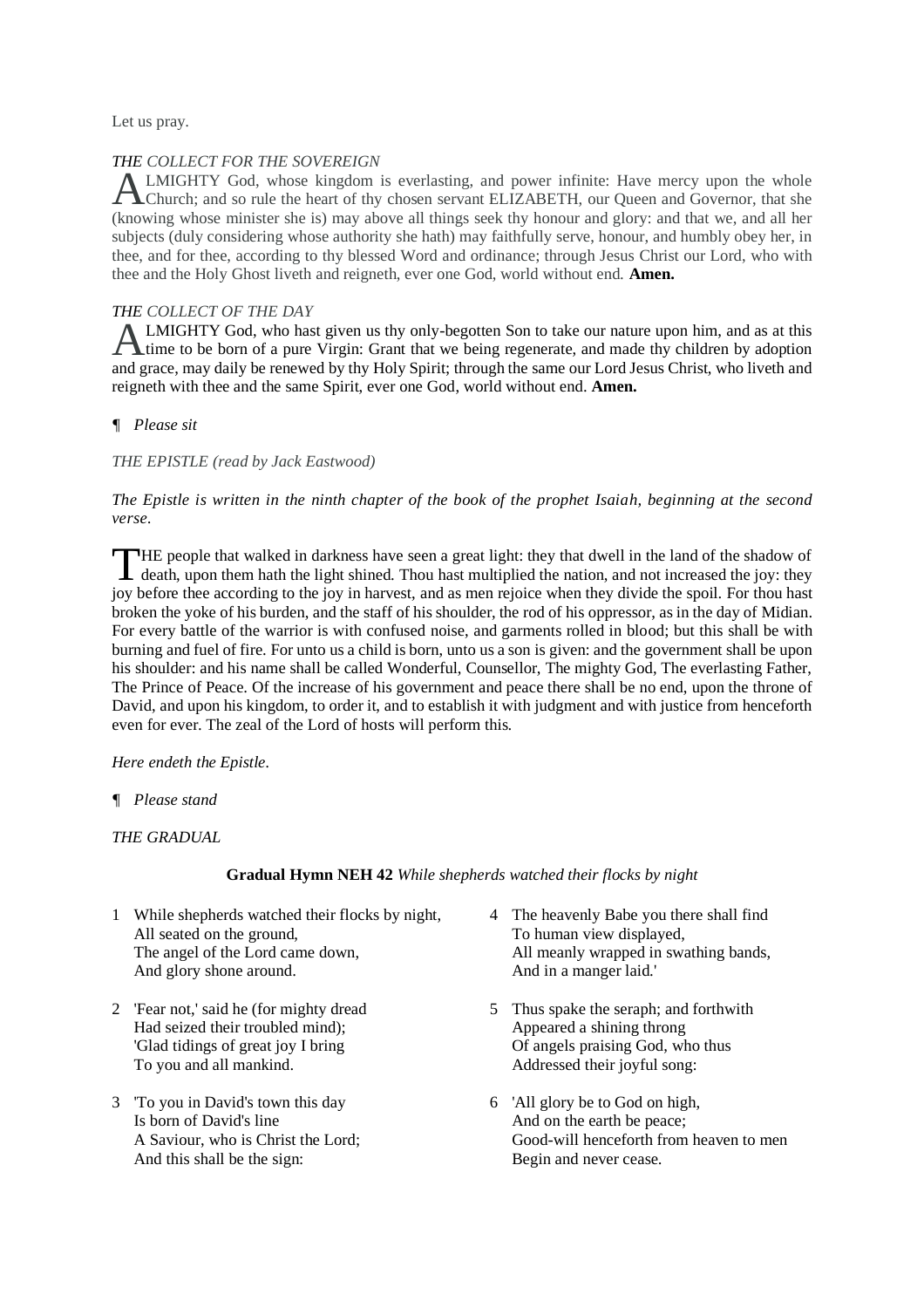#### *THE GOSPEL*

*The Holy Gospel is written in the second chapter of the Gospel according to St Luke, beginning at the first verse*

#### **Glory be to thee, O Lord.**

And it came to pass in those days, that there went out a decree from Caesar Augustus that all the world should be taxed. (And this taxing was first made when Cyrenius was governor of Syria.) And all went to be taxed, every one into his own city. And Joseph also went up from Galilee, out of the city of Nazareth, into Judaea, unto the city of David, which is called Bethlehem; (because he was of the house and lineage of David:) To be taxed with Mary his espoused wife, being great with child. And so it was, that, while they were there, the days were accomplished that she should be delivered. And she brought forth her firstborn son, and wrapped him in swaddling clothes, and laid him in a manger; because there was no room for them in the inn. And there were in the same country shepherds abiding in the field, keeping watch over their flock by night. And, lo, the angel of the Lord came upon them, and the glory of the Lord shone round about them: and they were sore afraid.And the angel said unto them, Fear not: for, behold, I bring you good tidings of great joy, which shall be to all people. For unto you is born this day in the city of David a Saviour, which is Christ the Lord. And this shall be a sign unto you; Ye shall find the babe wrapped in swaddling clothes, lying in a manger. And suddenly there was with the angel a multitude of the heavenly host praising God, and saying, Glory to God in the highest, and on earth peace, good will toward men.

#### **Praise be to thee, O Christ.**

#### *THE NICENE CREED (Merbecke)*

BELIEVE in one God<br>
the Father Almighty, **the Father Almighty, Maker of heaven and earth, And of all things visible and invisible: And in one Lord Jesus Christ, the only-begotten Son of God, Begotten of his Father before all worlds, God of God, Light of Light, Very God of very God, Begotten, not made, Being of one substance with the Father, By whom all things were made: Who for us men and for our salvation came down from heaven, And was incarnate by the Holy Ghost of the Virgin Mary, And was made man, And was crucified also for us under Pontius Pilate. He suffered and was buried, And the third day he rose again according to the Scriptures, And ascended into heaven, And sitteth on the right hand of the Father. And he shall come again with glory to judge both the quick and the dead: Whose kingdom shall have no end. And I believe in the Holy Ghost, The Lord and giver of life, Who proceedeth from the Father and the Son, Who with the Father and the Son together is worshipped and glorified, Who spake by the Prophets. And I believe one Catholick and Apostolick Church. I acknowledge one Baptism for the remission of sins. And I look for the Resurrection of the dead, And the life of the world to come. Amen.**

*¶ Please sit*

# *THE SERMON*

*¶ Please stand*

*THE OFFERTORY*

#### **Offertory Hymn NEH 29** *It came upon the midnight clear*

1 It came upon the midnight clear, That glorious song of old, From angels bending near the earth To touch their harps of gold:

'Peace on the earth, good-will to men, From heaven's all-gracious King!' The world in solemn stillness lay To hear the angels sing.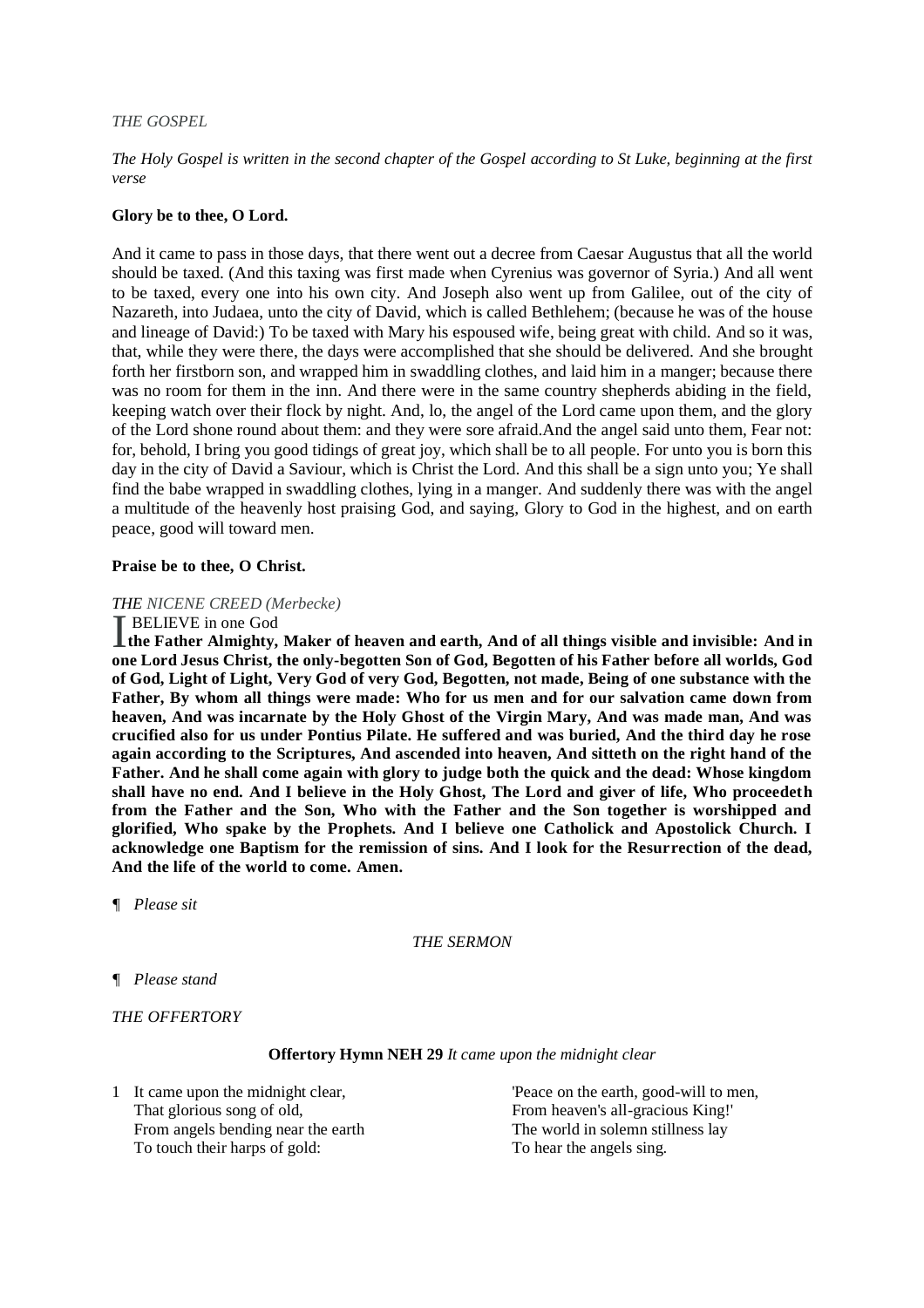- 2 Still through the cloven skies they come, With peaceful wings unfurled; And still their heav'nly music floats O'er all the weary world; Above its sad and lowly plains They bend on hovering wing; And ever o'er it Babel sounds The blessèd angels sing.
- 3 Yet with the woes of sin and strife The world has suffered long; Beneath the angel-strain have rolled Two thousand years of wrong; And man, at war with man, hears not The love-song which they bring: O hush the noise, ye men of strife, And hear the angels sing!
- 4 For, lo! the days are hastening on, By prophet bards foretold, When, with the ever-circling years, Comes round the age of gold; When peace shall over all the earth Its ancient splendours fling, And the whole world give back the song Which now the angels sing.

# *¶ Please kneel or sit*

#### *THE INTENTIONS*

. . . Let us pray for the whole state of Christ's Church militant here on earth:

#### *THE PRAYER FOR THE CHURCH MILITANT*

LMIGHTY and ever living God, who by thy holy Apostle hast taught us to make prayers, and ALMIGHTY and ever living God, who by thy holy Apostle hast taught us to make prayers, and supplications, and to give thanks for all men; We humbly beseech thee most mercifully to accept our oblations, and to receive these our prayers, which we offer unto thy Divine Majesty; beseeching thee to inspire continually the Universal Church with the spirit of truth, unity, and concord: And grant that all they that do confess thy holy Name may agree in the truth of thy holy Word, and live in unity and godly love.

We beseech thee also to save and defend all Christian kings, princes and governors; and specially thy servant Elizabeth our Queen; that under her we may be godly and quietly governed: and grant unto her whole council, and to all that are put in authority under her, that they may truly and indifferently minister justice, to the punishment of wickedness and vice, and to the maintenance of thy true religion, and virtue.

Give grace, O heavenly Father, to all Bishops and Curates, that they may, both by their life and doctrine, set forth thy true and lively Word, and rightly and duly administer thy holy Sacraments.

And to all thy People give thy heavenly grace; and especially to this congregation here present; that, with meek heart and due reverence, they may hear, and receive thy holy Word; truly serving thee in holiness and righteousness all the days of their life.

And we most humbly beseech thee, of thy goodness, O Lord, to comfort and succour all them who, in this transitory life, are in trouble, sorrow, need, sickness, or any other adversity. And we also bless thy holy Name for all thy servants departed this life in thy faith and fear; beseeching thee to give us grace so to follow their good examples, that with them we may be partakers of thy heavenly kingdom. Grant this, O Father, for Jesus Christ's sake, our only Mediator and Advocate. **Amen.** 

#### *THE INVITATION TO CONFESSION*

E that do truly and earnestly repent you of your sins, and are in love and charity with your neighbours, The that do truly and earnestly repent you of your sins, and are in love and charity with your neighbours, and intend to lead a new life, following the commandments of God, and walking from henceforth in his holy ways; Draw near with faith, and take this holy Sacrament to your comfort; and make your humble confession to Almighty God, meekly kneeling upon your knees.

# *THE CONFESSION*

# LMIGHTY God,

**Father of our Lord Jesus Christ, Maker of all things, Judge of all men; We acknowledge and bewail our manifold sins and wickedness, Which we, from time to time, most grievously have committed, By thought, word, and deed, Against thy Divine Majesty, Provoking most justly thy wrath and indignation against us. We do earnestly repent, And are heartily sorry for these our misdoings; The remembrance of them is grievous unto us; The burden of them is intolerable. Have mercy upon**  A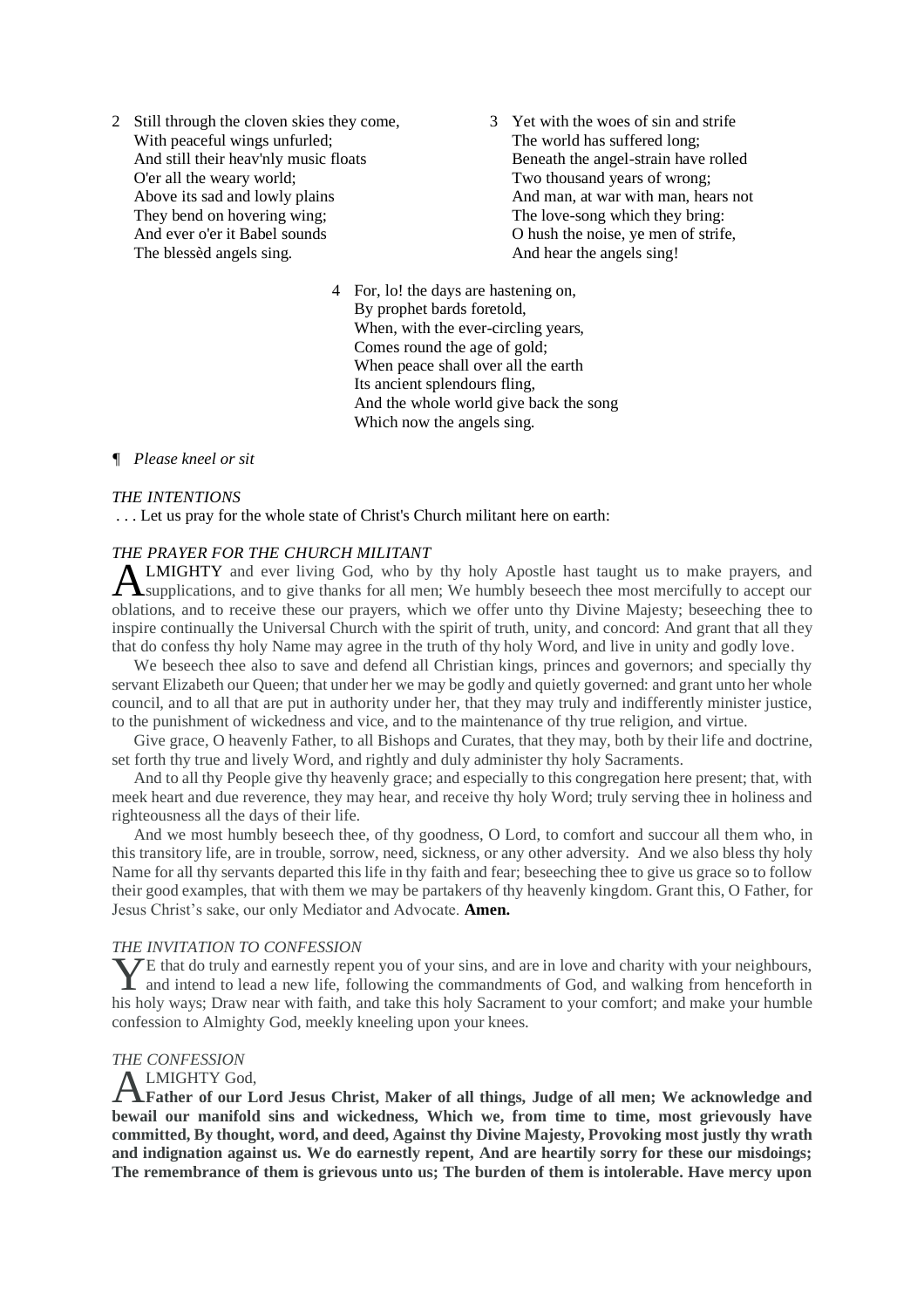**us, Have mercy upon us, most merciful Father; For thy Son our Lord Jesus Christ's sake, Forgive us all that is past; And grant that we may ever hereafter Serve and please thee In newness of life, To the honour and glory of thy Name; Through Jesus Christ our Lord. Amen.** 

# *THE ABSOLUTION*

LMIGHTY God, our heavenly Father, who of his great mercy hath promised forgiveness of sins to ALMIGHTY God, our heavenly Father, who of his great mercy hath promised forgiveness of sins to all them that with hearty repentance and true faith turn unto him; Have mercy upon you; + pardon and deliver you from all your sins; confirm and strengthen you in all goodness; and bring you to life eternal; through Jesus Christ our Lord. **Amen**.

# *THE COMFORTABLE WORDS*

ear what comfortable words our Saviour Christ saith unto all that truly turn to him. COME unto me all that travail and are heavy laden, and I will refresh you. all that travail and are heavy laden, and I will refresh you.

So God loved the world, that he gave his only-begotten Son, to the end that all that believe in him should not perish, but have everlasting life.

Hear also what Saint Paul saith.

This is a true saying, and worthy of all men to be received, that Christ Jesus came into the world to save sinners.

# Hear also what Saint John saith.

If any man sin, we have an Advocate with the Father, Jesus Christ the righteous; and he is the propitiation for our sins.

# *¶ Please stand*

*THE SURSUM CORDA* he Lord be with you. The Lord be with you. Lift up your hearts. **We lift them up unto the Lord.** Let us give thanks unto our Lord God. **It is meet and right so to do.** 

It is very meet, right, and our bounden duty, that we should at all times, and in all places, give thanks unto thee, O Lord, Holy Father, Almighty, Everlasting God. Because thou didst give Jesus Christ thine only Son to be born as at this time for us; who, by the operation of the Holy Ghost, was made very man of the substance of the Virgin Mary his mother; and that without spot of sin, to make us clean from all sin. Therefore with Angels and Archangels, and with all the company of heaven, we laud and magnify thy glorious Name; evermore praising thee, and singing:

# *THE SANCTUS & BENEDICTUS (Bottazzo)*

OLY, holy, holy, Lord God of hosts, heaven and earth are full of thy glory: Glory be to thee, O Lord **THE HIGHT HIGHT COLY**, holy, holy, Lord God of hosts, heaven and earth are full of thy glory: Glory be to thee, C<br> **H** most High. Amen. + Blessed is he that cometh in the name of the Lord. Hosanna in the highest.

# *¶ Please sit or kneel*

# *THE PRAYER OF HUMBLE ACCESS*

W<sup>E do not presume</sup> **to come to this thy Table, O merciful Lord, trusting in our own righteousness, but in thy manifold and great mercies. We are not worthy so much as to gather up the crumbs under thy Table. But thou art the same Lord, whose property is always to have mercy: Grant us therefore, gracious Lord, so to eat the flesh of thy dear Son Jesus Christ, and to drink his blood, that our sinful bodies may be made clean by his body, and our souls washed through his most precious blood, and that we may evermore dwell in him, and he in us. Amen.**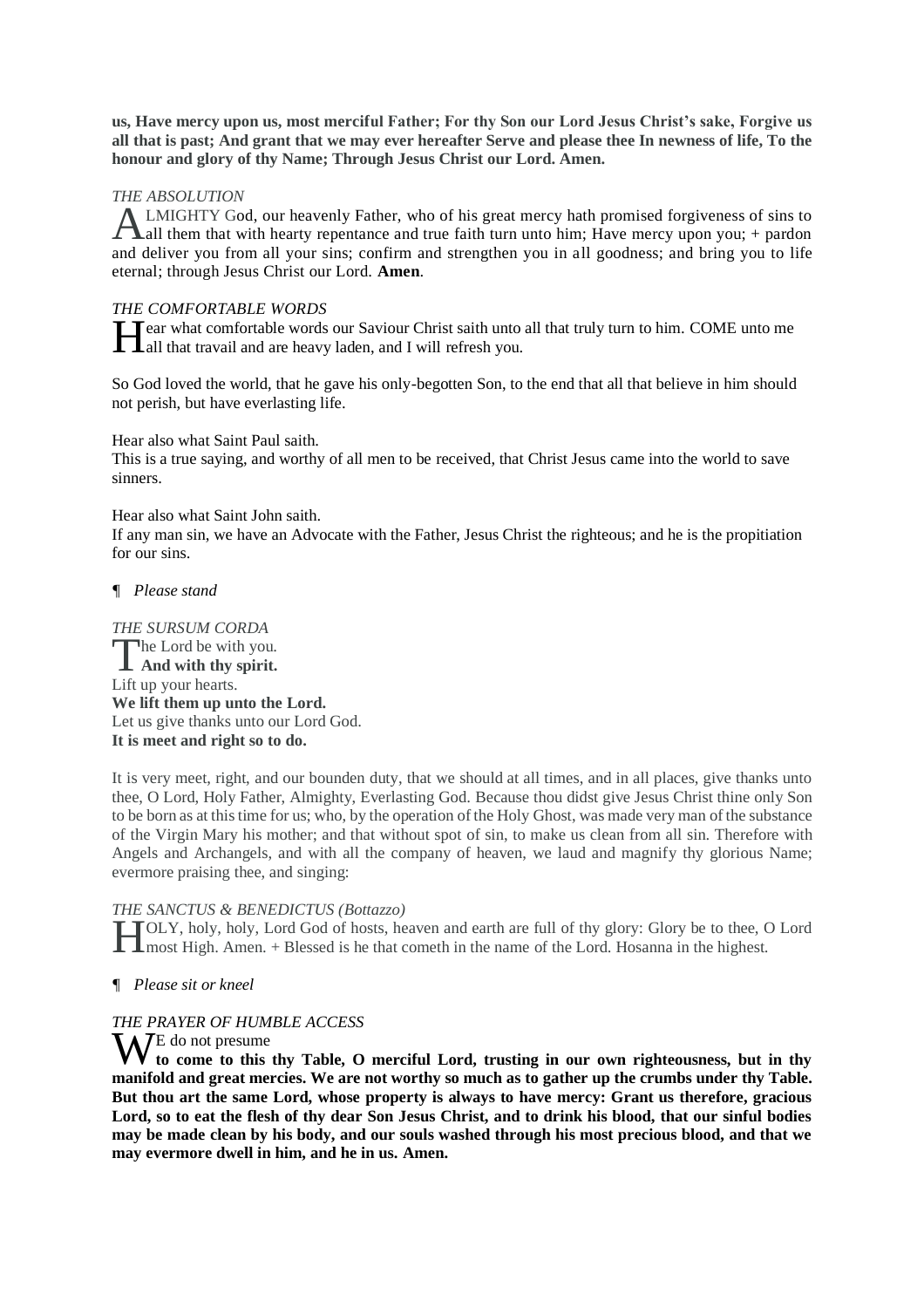# *THE PRAYER OF CONSECRATION*

LMIGHTY God, our heavenly Father, who of thy tender mercy, didst give thine only Son Jesus Christ to suffer death upon the Cross for our redemption; who made there (by his one oblation of himself once offered) a full, perfect, and sufficient sacrifice, oblation, and satisfaction, for the sins of the whole world; and did institute, and in his holy Gospel command us to continue, a perpetual memory of that his precious death, until his coming again: Hear us, O merciful Father, we most humbly beseech thee; and grant that by the power of the Holy Spirit, we receiving these thy creatures of bread and wine, according to thy Son our Saviour Jesus Christ's holy institution, in remembrance of his death and passion, may be partakers of his most blessed + Body and Blood: Who, in the same night that he was betrayed, took Bread; and when he had given thanks, he brake it, and gave it to his disciples, saying: *Take, eat, this is my Body, which is given for you; Do this in remembrance of me.* Likewise, after supper, he took the Cup; and, when he had given thanks, he gave it to them, saying: *Drink ye all of this; for this is my Blood of the New Testament, which is shed for you, and for many, for the remission of sins; Do this, as oft as ye shall drink it, in remembrance of me.* **Amen.** A

# *THE AGNUS DEI (setting by Bottazzo)*

LAMB of God, that takest away the sins of the world, have mercy upon us. O Lamb of God, that takest away the sins of the world, have mercy upon us. O Lamb of God that takest away the sins of the world, grant us thy peace. O

#### *THE INVITATION TO COMMUNION*

HE Body of our Lord Jesus Christ, which was given for thee, preserve thy body and soul unto THE Body of our Lord Jesus Christ, which was given for thee, preserve thy body and soul unto<br>
everlasting life: Take and eat this in remembrance that Christ died for thee, and feed on him in thy heart by faith with thanksgiving. **Amen.**

#### **Communion Carols**

**Timothy Brown** *Love came down at Christmas* (Composed for this service: 1st Performance)

- 1. Love came down at Christmas, Love all lovely, Love Divine; Love was born at Christmas, Star and Angel gave the sign.
- 2. Worship we the Godhead, Love Incarnate, Love Divine; Worship we our Jesus, But wherewith for sacred sign?

3. Love shall be our token, Love be yours and love be mine, Love to God and all men, Love for prayer and gift and sign.  *Christina G. Rossetti, 1885(adapted)*

#### **John Ireland**

*The Holy Boy (sung by Elisabeth Marksteiner)*

#### *THE LORD'S PRAYER*

UR Father,

**which art in heaven, hallowed be thy name; thy kingdom come; thy will be done; in earth as it is in heaven. Give us this day our daily bread. And forgive us our trespasses, as we forgive them that trespass against us. And lead us not into temptation; but deliver us from evil. For thine is the kingdom, the power and the glory, for ever and ever. Amen.** O

#### *THE PRAYER OF OBLATION*

LORD and heavenly Father, we thy humble servants entirely desire thy fatherly goodness mercifully to accept this our sacrifice of praise and thanksgiving; most humbly beseeching thee to grant, that by the merits and death of thy Son Jesus Christ, and through faith in his blood, we and all thy whole Church may obtain remission of our sins, and all other benefits of his passion. And here we offer and present unto thee, O Lord, ourselves, our souls and bodies, to be a reasonable, holy, and lively sacrifice unto thee; humbly beseeching thee, that all we, who are partakers of this Holy Communion, may be fulfilled with thy grace and heavenly benediction. And although we be unworthy, through our O